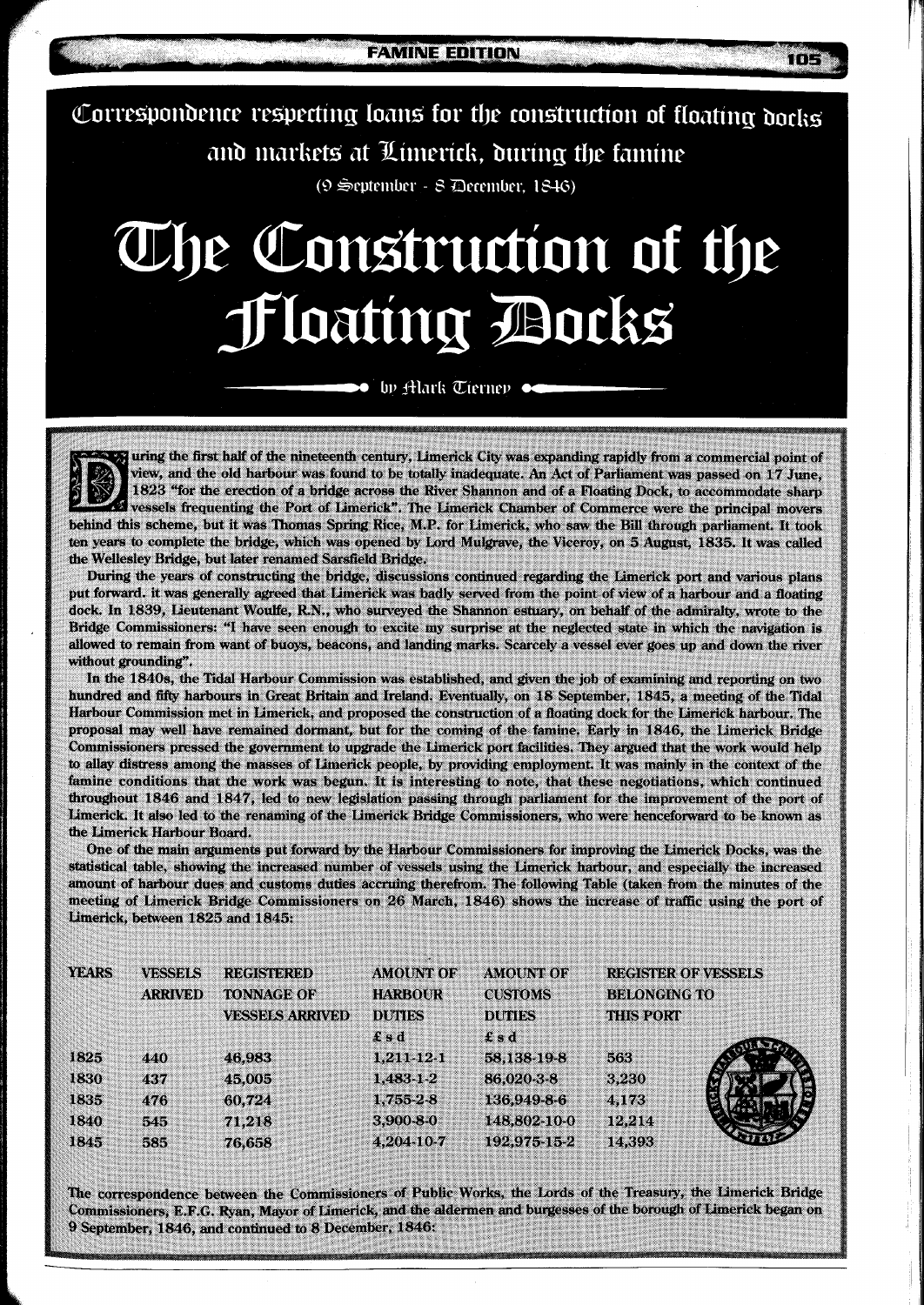Correspondence respecting loans for the construction of floating docks and markets at Limerick. **Commissioners of Public Works to the Lords of the Treasury.** 

# **Office of Public Works, Dublin, September 9,1846.**

*In pursuance of the directions contained in your Secretary's letter, dated 25th June, 1846, requesting that the plans and estimates for the construction of floating docks at Limerick, may be carefully revised, and your Lordships furnished with a complete estimate for the execution of such works, we have the honour to forward herewith, a modified plan for the proposed dock, at Limerick; and having had the estimates carefully examined by Mr. Macmahon, our engineer, we are of opinion that the work can be executed, and the quantity of land required can be purchased, for a sum not exceeding 50,0001.* 

We would beg leave to call the attention of your Lordships to our *letter, dated the 19th May last, particularly to the concluding paragraph, in which we state, as our opinion, that the mercantile body of Limerick, who are so anxious for this increased accommodation, and security for their shipping, should contribute a portion of the sum required. And if your Lordships should be pleased to sanction the loan sought for, we consider it highly important that steps should be taken to compel the Harbour Commissioners to have shoals, &C., in the river, from the sea up to Limerick, properly marked by suficient good beacons or buoys, so as to render the navigation certain, and that they should be bound to maintain them always in a proper serviceable state, and that some fund should be set apart for this special purpose, as there is no other than that arising out of dock and quay dues, at present in the hands of this Board, pursuant to the provisions of the Act l and 2 Wm. IK c. 33, for the purpose of being applied in repayment of loans hitherto made.* 

*We do not send the detailed estimate furnished to the Bridge Commissioners, in consequence of some clerical errors, but it may be mentioned that the estimate did not contain any sum for the purchase of land.* 

*Being aware that the sum required, will not cause the estimate to exceed 50,0001., and from the urgent applications made to the Lord Lieutenant, respecting the proposed work, we think it proper to forward the plan at once, accompanied by the detailed estimate, for your Lordships' consideration.* 

#### **Treasury Minute on the above.**

#### **September 29,1846.**

*Write to the Commissioners of Public Works that, on a full consideration of the subject, their Lordships are prepared to sanction a loan*  amounting in the whole to 50,000l., for the construction of floating *docks at Limerick, according to the revised plans received with their*  letter, subject to such further modifications as, on a closer examination *of the works, may appear to the Commissioners to be necessary.* 

*In coming to this decision their Lordships rely upon the assurance contained in the report of the Commissioners that the cost of the work, including the land required to be purchased, will not exceed 50,0001.* 

*Their Lordships request to be furnished with a more detailed explanation of the manner in which the Commissioners propose to carry into effect the suggestions contained in the second paragraph of their letter, and particularly out of what fund they think that the Harbour Commissioners should provide for the expense of beacons,*  $buoys, &c.$ 

It is their Lordships' desire that immediate steps may be taken for *the final settlement of the plan for the docks, in order that employment may be furnished to the destitute poor at the earliest practicable date.* 

#### **Mr. Walker to Mr. Trevelyan.**

**Office of Public Works Dublin, October 27,1846.** 

*By the Boards' directions, I have the honour to enclose herewith, for the information of the Lords Commissioners of Her Majesty's Treasu ry, the accompanying letter from Sir Matthew Barrington and Co., Solicitors to the Limerick Bridge Commissioners, respecting the construction of the proposed docks at Limerick, and in reference thereto am to state, that on examining the title of the Bridge Commissioners, the Board's Solicitor discovered that the Act authorising certain dues to be levied on the completion of the docks, had reference to a particular site on which the docks were to be built, and which is not that approved of by the Board and the Bridge Commissioners. The proposition of the Bridge Commissioners, as communicated through their Solicitors, is that a new Act should be applied for next Session, legalising the site selected, and that their Lordships should authorise the works to be commenced at once; in the mean time, the Board request to be favoured with their Lordships' views on the question previous to proceeding further.* 

#### **Enclosure.**

# **Messrs. Barrington, Son, and Teffers, to Mr. Stewart. Dublin, 10, Ely Place. October 20,1846. Limerick Bridge Commissioners and New Docks.**

*With reference to the interview had with you this day by our Prior and Mr. Harvey, and to your objections to the nature of the security consequent on the alterations of the site of the docks proposed to be erected at Limerick, and agreeing with you that the dock dues, directed to be levied by the amended Act of the 4th and 5th Will. IK, c, 84, on the completion of the docks contemplated by that Act, could not be enforced if the docks were erected in another place without an amendment of the Act, and as it is desirable that no delay should take* 



**Wellesley Bridge, 1840.** 

106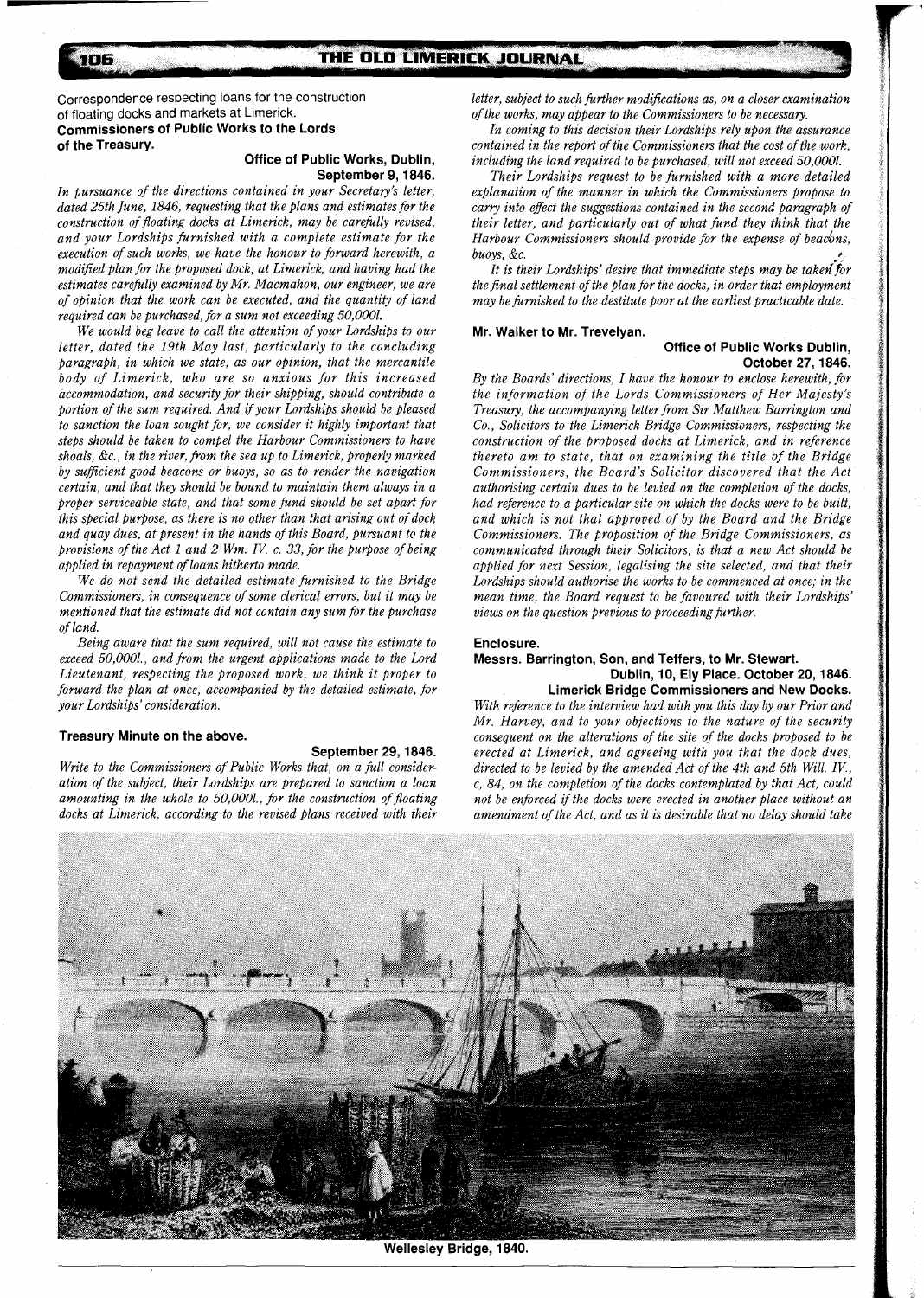# **FAMINE EDITION**



Opening of the new Floating Docks, 1853.

*place in proceeding with the work, we are authorised to inform you, that we shall at once give the necessary notice, and shall make application to Parliament early in the next Session, to have the site of the docks, as provided for by the said Act of 4th and 5th Will. IV., altered, and that they may be built in such other situation as the Commissioners of Public Works shall direct, and that the tolls and dues provided by said Act, (or such variation or alteration thereof as shall be agreed on by the Limerick Bridge Commissioners and the Board of Works*), shall be applicable to such new docks and levied for the same, as fully as if the docks referred to by said Act had been built.

*As the Limerick Bridge Commissioners are ready to execute any security your Board now require, we hope you will consider this letter a sufficient undertaking that the necessary applications to Parliament will be made in the next Session, and that the Board of Works will proceed with the works at once.* 

#### **Treasury Minute on the above.**

# **November 3,1846.**

*Write to the Commissioners of Public Works, that under the circumstances explained in their letter, dated 27th ultimo, and its enclosure from Sir Matthew Barrington, their Lordships are pleased to authorise the Limerick Docks being at once commenced on the site approved by them, upon the Limerick Bridge Commissioners undertaking in a legal and satisfactory manner at once to give the necessary notice, and to make application to Parliament early in the next Session, to have the site of the docks, as provided for by the Act 4 and 5 Will. IK, c. 84, altered, and that they may be built in such other situation as the Commissioners of Public Works shall direct; and that the tolls and dues provided by the said Act, (or such variation or alteration thereof as shall be agreed on by the Limerick Bridge Commissioners and the Board of Works, and be approved by the Treasury), shall be applicable to such new docks and levied for the same, as fully as if the docks referred to by the said Act had been built.* 

# **To the Right Honourable the Lords Commissioners of Her Majesty's Treasury.**

The Memorial of the Mayor, Aldermen, and Burgesses of the Borough of Limerick, Most respectfully Showeth,

*That the rapid increase in the supplies of agricultural produce to the market of Limerick has for a long time made it most desirable that a larger and more commodious market place should be procured for the purchase and sale thereof, than that which is at present appropriated to that use.* 

*That the difficulty of attaining a proper site, and an area suficiently extensive, within convenient precincts, prevented your*  *Memorialists hitherto from applying themselves to the accomplishment of this object.* 

*That in consequence of the harbour improvements, and the construction of the new docks for this port, now about to commence under the sanction of your Lordships, the Harbour Commissioners have ceded to your Memorialists the shore and slob at Arthur's Quay, in order to its embankment, for the construction thereon of a corn market sufficiently extensive for that branch of trade in Limerick.* 

*That a large portion of the 'Borough fund of Limerick arises fiom tolls on agricultural produce, and that your Memorialists feel in duty bound to contribute as much as lies within their power to facilitate all trading intercourse between the farmers and the merchants, and that they know of no means more calculated to ejjfect this than the establishment of a public market, where all buyers and sellers can meet, and where all agricultural produce shall be weighed at public scales, as is the case in the city of Cork; and that your Memorialists, in concert with the Chamber of Commerce, and the great bulk of the traders of Limerick, are desirous ofgetting an Act of the Legislature to effect this, and to make it imperative on all to weigh in the public scales in the public market.* 

*That to accomplish this public benefit, and to do so without additional taxation or impost upon either the inhabitants of Limerick, or upon the articles which fiom time immemorial have paid tolls and customs in this city, your Memorialists propose, under the sanction of your Lordships, to borrow from the Commissioners of Public Works the sum of 10,000l. upon mortgage of the estates of the Corporation, such sum to be repaid in such instalments and at such rate of interest as have been sanctioned by your Lordships in a similar case lately to the Corporation of the City of Cork, namely, for the erection there of one of that city's public markets.* 

*That the security of the borough income of Limerick is, your Memorialists respectfully submit, amply sufficient for much more than the sum now sought for on loan, its average for the past five years being over 5,0001. per annum, and its present liabilities being in the aggregate a sum under 12,0001.; and that the present corn market, which is in a locality where building ground, to which it could be immediately after the construction of a new market applied, is very valuable, and that, at the least, a sum of 2001. per annum would thereby be available, in addition to the present yearly income.* 

*That your Memorialists while annually, since 1841, expending large sums in the general improvement of the city, have been enabled to liquidate the stated proportions of a loan formerly advanced to their predecessors; and that although, in 1841, at their establishment,*  under 3 and 4 Vic., cap. 108, the borough owed 14,000l., it now, *notwithstanding the outlay of thousands of Pounds for local markets,*